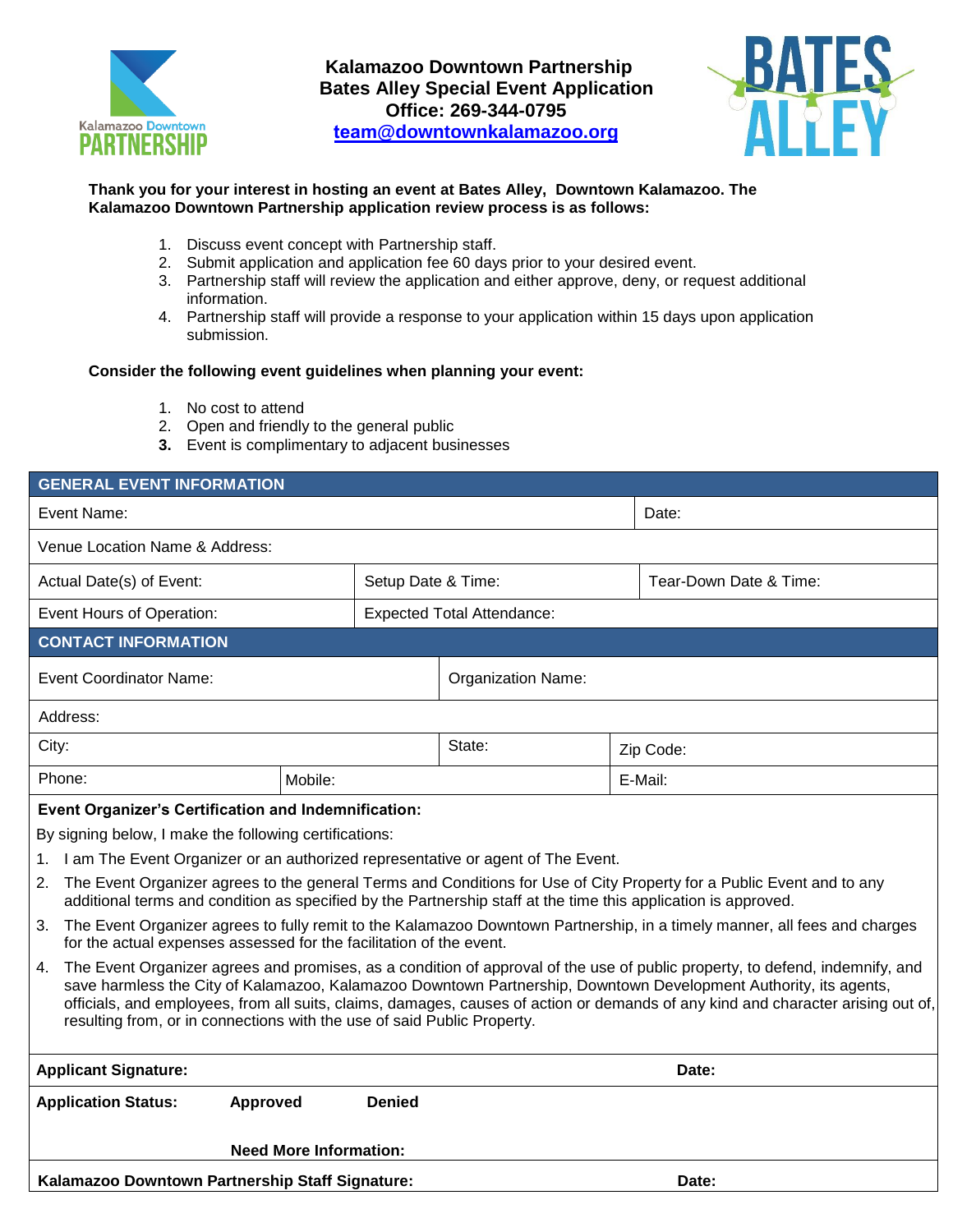



# **INSURANCE INDEMNIFICATION**

**Organizers must provide a certificate of insurance 30 days prior to event. Please note the following:**

**LICENSEE shall provide proof of liability insurance (\$1,000,000 if not City sponsored) and liquor liability (\$500,000), if applicable, and will defend, indemnify and hold harmless LICENSOR, Downtown Kalamazoo, Inc. DBA Kalamazoo Downtown Partnership, Kalamazoo Downtown Growth Authority, Kalamazoo Downtown Development Authority, the City of Kalamazoo (owner), Central City Parking/AMPCO Parking (Parking System Operator), and its agents, employees and agents of the foregoing organizations. Proof of insurance shall be provided to LICENSOR at least 30 days prior to the commencement of the term and shall name the aforesaid organizations as additionally insured.** 

## **EVENT INFORMATION EVENT INFORMATION**

**Detailed Event Description & Emergency/severe weather plan:** please attach an event description and layout map of your event. Include what type of event(s) you will have: arts & craft vendors, theatre, children's activities, raffles, movies, music, bands, etc.

\_\_\_\_\_\_\_\_\_\_\_\_\_\_\_\_\_\_\_\_\_\_\_\_\_\_\_\_\_\_\_\_\_\_\_\_\_\_\_\_\_\_\_\_\_\_\_\_\_\_\_\_\_\_\_\_\_\_\_\_\_\_\_\_\_\_\_\_\_\_\_\_\_\_\_\_\_\_\_\_\_\_\_\_\_\_\_\_\_\_\_\_\_\_\_\_\_\_\_\_\_\_ \_\_\_\_\_\_\_\_\_\_\_\_\_\_\_\_\_\_\_\_\_\_\_\_\_\_\_\_\_\_\_\_\_\_\_\_\_\_\_\_\_\_\_\_\_\_\_\_\_\_\_\_\_\_\_\_\_\_\_\_\_\_\_\_\_\_\_\_\_\_\_\_\_\_\_\_\_\_\_\_\_\_\_\_\_\_\_\_\_\_\_\_\_\_\_\_\_\_\_\_\_\_

#### **Tents:**

 A tent permit from the city of Kalamazoo is required if using tents. A tent permit application is included in this packet. A tent application fee will be paid to the city of Kalamazoo. For more information visit kalamazoocity.org or email [info@downtownkalamazoo.org](mailto:info@downtownkalamazoo.org)

| Tent Vendor:<br>$\sim$ $\sim$ |  |
|-------------------------------|--|
|                               |  |

Contact Person: Contact Phone: \_\_\_\_\_\_\_\_\_\_\_\_\_\_\_\_\_\_\_\_\_\_\_\_\_\_\_\_\_\_\_\_

Will Generators be used? **YES NO** 

\*If yes, sound proofing measures must be used during use of the generator.

### **Electrical:**

| Will the event be utilizing electricity on site? YES NO |
|---------------------------------------------------------|
|---------------------------------------------------------|

## **Vendor/Food Booths:**

- Will there be vendor booths at your event? **YES NO**
- If yes, how many vendor booths will be on site? Please provide details:

### **Portable Restrooms:**

Vendor **Example 2018** Contact Person:

| ∴ontact Phone: | How Many Portable Restrooms will you have?  |
|----------------|---------------------------------------------|
|                | *Reference chart to determine number needed |

\* Include portable restroom proposed location on your event layout map.

| <b>Fees</b> |                                                                        |       |
|-------------|------------------------------------------------------------------------|-------|
| ъ.          | Application Fee (non-refundable) *Due at time of application submittal | \$25  |
| ΙΙ.         | <b>Maintenance Fee/day</b>                                             | \$100 |
| IV.         | <b>Total ESTIMATED Fees:</b>                                           |       |
|             |                                                                        |       |

#### **Payment Information:**

Make checks payable to Kalamazoo Downtown Partnership; send to 162 E. Michigan Ave., Kalamazoo, MI 49007